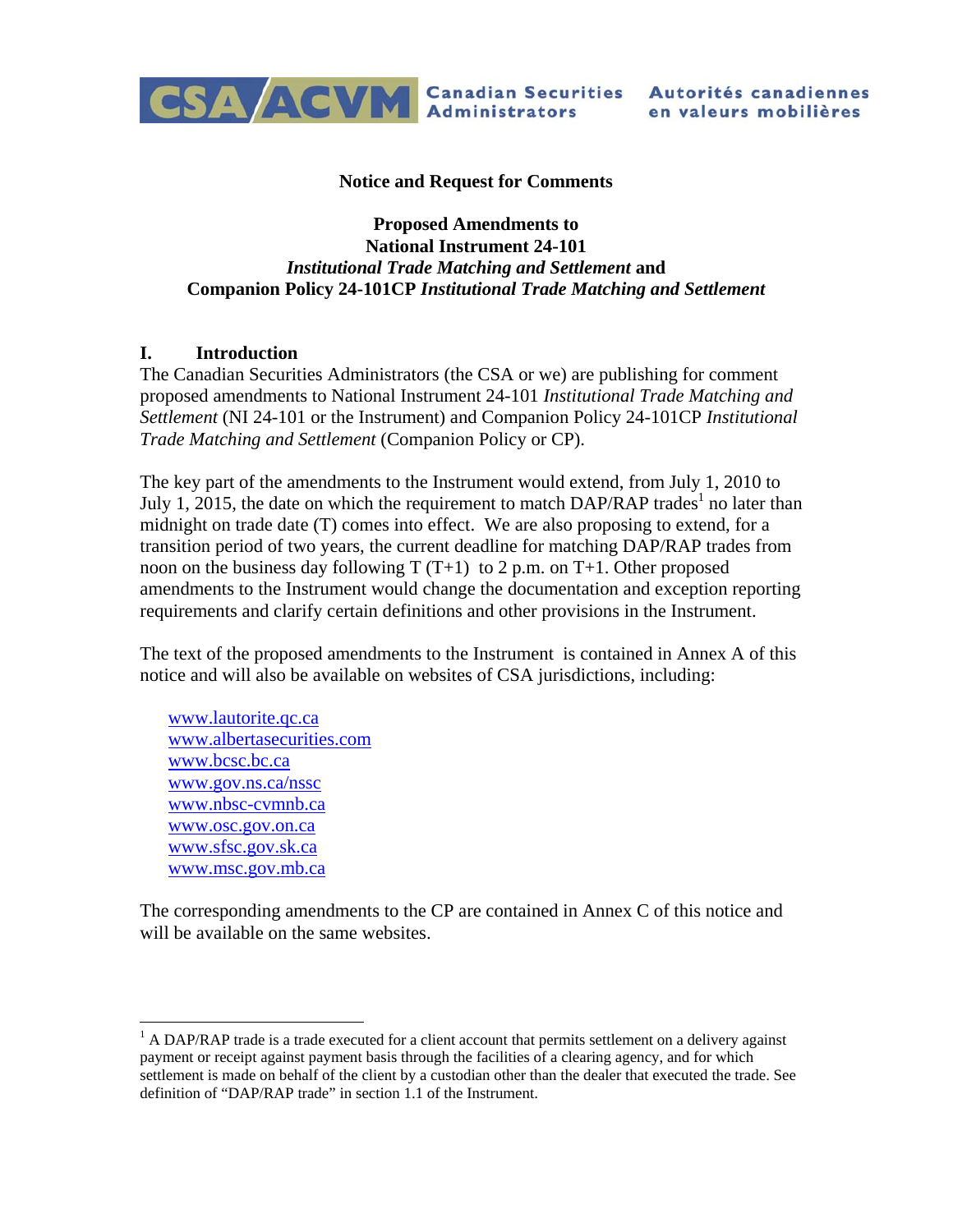**We are publishing the proposed amendments for comment for 90 days. The comment period will expire on January 28, 2010. See below under "VIII. How To Provide Your Comments".** 

## **II. Background**

NI 24-101's primary objective is to expedite the pre-settlement confirmation and affirmation process—or *matching* —of an institutional trade. Registered firms trading for or with an institutional investor must have policies and procedures designed to match a DAP/RAP trade as soon as practical after the trade is executed, but no later than noon on  $T+1$ .

The Instrument had originally provided for transitioning the deadline to midnight on T on July 1, 2008.<sup>2</sup> However, in April 2008 the CSA agreed to defer the transition to the midnight on T deadline to July 1, 2010. This decision was made after concerns were expressed by industry stakeholders about the overall readiness of the Canadian capital markets to comply with the midnight on T deadline. It became apparent that industry participants from all sectors (sell side, buy side and custodians) needed more time to allow their middle and back-office processes to evolve to real-time processing before any move to matching by midnight on T could be achieved.

When we announced our decision to postpone the midnight on T deadline in April 2008, we noted that this would allow us to better assess the industry's overall matching performance in a noon on T+1 environment and review the Instrument and CP, including revisiting the timing for implementing the midnight on T deadline.

## *1. Assessment of industry institutional trade matching performance*

CSA staff have been monitoring the industry's institutional trade matching (ITM) performance since the implementation of the Instrument in 2007. We have reviewed the ITM data provided quarterly under the Instrument by registered firms, CDS Clearing and Depository Services Inc. (CDS) and matching service providers (MSUs). Registered firms must complete and deliver an "exception report" on Form 24-101F1 for any calendar quarter in which less than a certain percentage of their executed DAP/RAP trades were matched by the specified deadline (exception reporting requirement).<sup>3</sup> A clearing agency (through which trades governed by the Instrument are cleared and settled) and an MSU are required to provide quarterly ITM data on Form 24-101F2 and Form 24-101F5 respectively. $4$ 

<sup>&</sup>lt;sup>2</sup> The Instrument and CP came into force on April 1, 2007, and became fully effective on October 1, 2007. See CSA Notice of NI 24-101 and CP dated January 12, 2007 (2007) 30 OSCB 335.

<sup>&</sup>lt;sup>3</sup> See Part 4 and subsection 10.2(3) of NI 24-101, read together with Ontario Securities Commission Rule 24-502 – *Exemption from Transitional Rule: Extension of Transitional Phase-in Period in National Instrument 24-101 – Institutional Trade Matching and Settlement* and related blanket orders granted in other CSA jurisdictions (see CSA Notice 24-307).

 $4$  See Part 5 and subsection 6.4(1) of NI 24-101.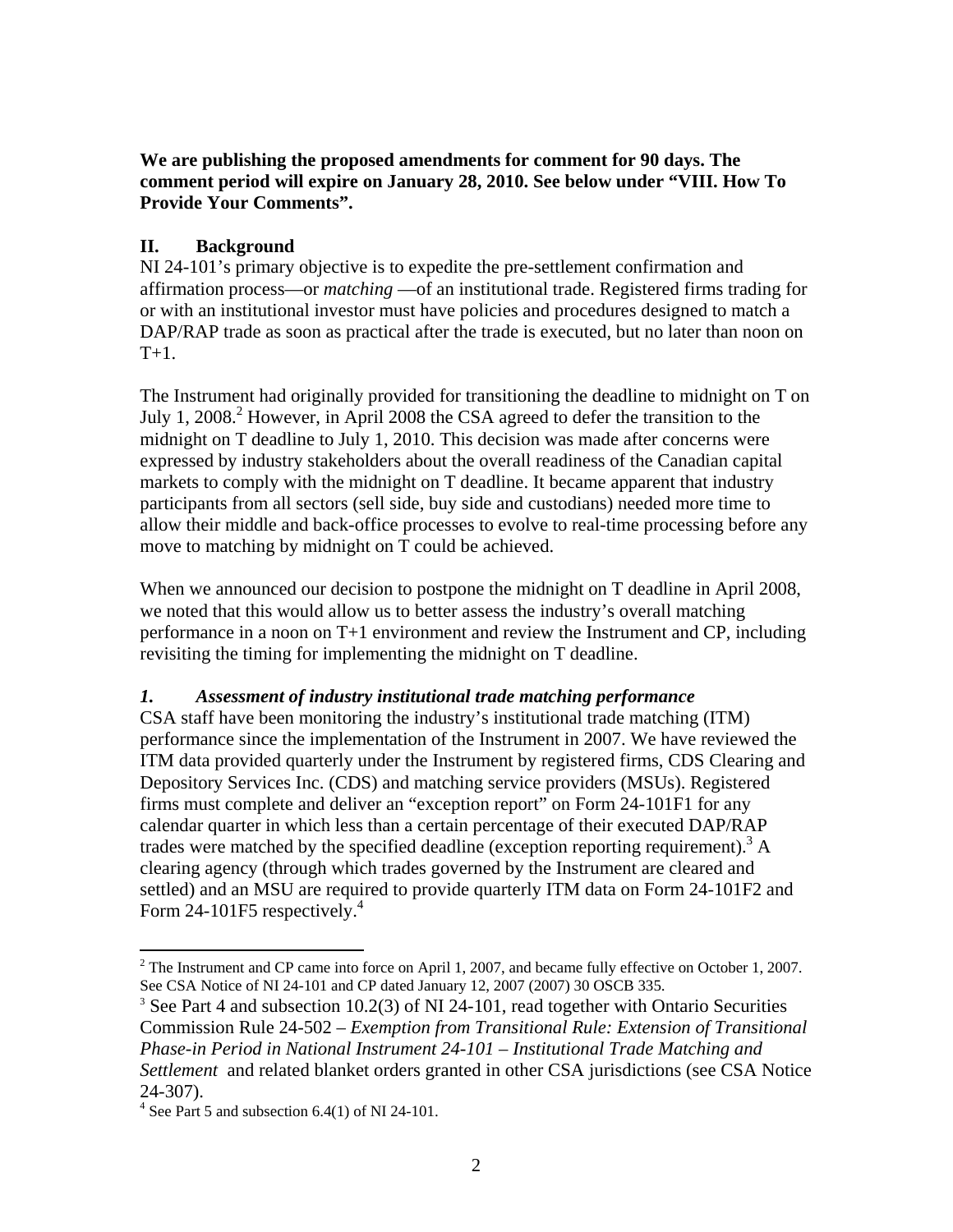We have also continued our discussions with market participants, service providers, industry groups and other stakeholders. This included meetings of the CSA-Industry Working Group on NI 24-101 (Working Group) that was formed in May 2007 to act as an advisory group for the CSA in identifying and resolving issues in relation to NI 24- 101.<sup>5</sup> In addition, we have been monitoring global ITM and other clearing and settlement developments.

The findings from our analysis of the data, stakeholder discussions, and other relevant information will be published early next year in a report of CSA staff on industry compliance with NI 24-101 (CSA Staff Report on NI 24-101). We discuss some of our preliminary findings below.

#### *(a) Overall impact of NI 24-101*

In April 2008 we stated that the Instrument had successfully encouraged market participants to address ITM middle and back-office problems and generally improve their clearing and settlement processes and systems since 2004.<sup>6</sup> We were advised by industry groups that many processes were being re-engineered and becoming automated, resulting in efficiency gains and straight-through processing (STP).

Our review of the ITM data and stakeholder discussions confirm that NI 24-101 has encouraged market participants to improve ITM middle and back-office functions in the Canadian capital markets. Overall ITM rates at T and T+1 have improved significantly since April 2004, when the Instrument was first published for comment.<sup>7</sup> See Table 1 below.

The combined equity and debt industry ITM rate at midnight on T improved from 2.98% in April 2004 to 48.24% in June 2009, representing an increase of over 45 percentage points. The ITM rate at midnight on T+1 also improved significantly, from 47.14% in April 2004 to 90.85% in June 2009, representing an increase of almost 44 percentage points. Moreover, the industry ITM rate at noon on T+1 increased from 61.89% in June 2007 (when CDS first began measuring ITM rates at noon on T+1) to 85.18% in June 2009, representing an increase of over 23 percentage points during this two year period.

 $\overline{a}$  $<sup>5</sup>$  The Working Group includes representatives of sell side, buy side and custodian firms, industry</sup> associations, the Investment Industry Regulatory Organization of Canada (IIROC), CDS and CSA staff. See CSA Staff Notice 24-304—*CSA-Industry Working Group on National Instrument 24-101*, dated July 6, 2007.

<sup>6</sup> See CSA Notice 24-307.

 $<sup>7</sup>$  NI 24-101 was first published for comment on April 16, 2004, together with CSA Discussion Paper 24-</sup> 401 on Straight-through Processing and Request for Comments (CSA Discussion Paper 24-401). See (2004) 27 OSCB 3971. As the Instrument only came in force in April 2007, it is more accurate to say that it was the prospect of the Instrument coming into force that likely encouraged market participants to address ITM middle and back-office problems since April 2004.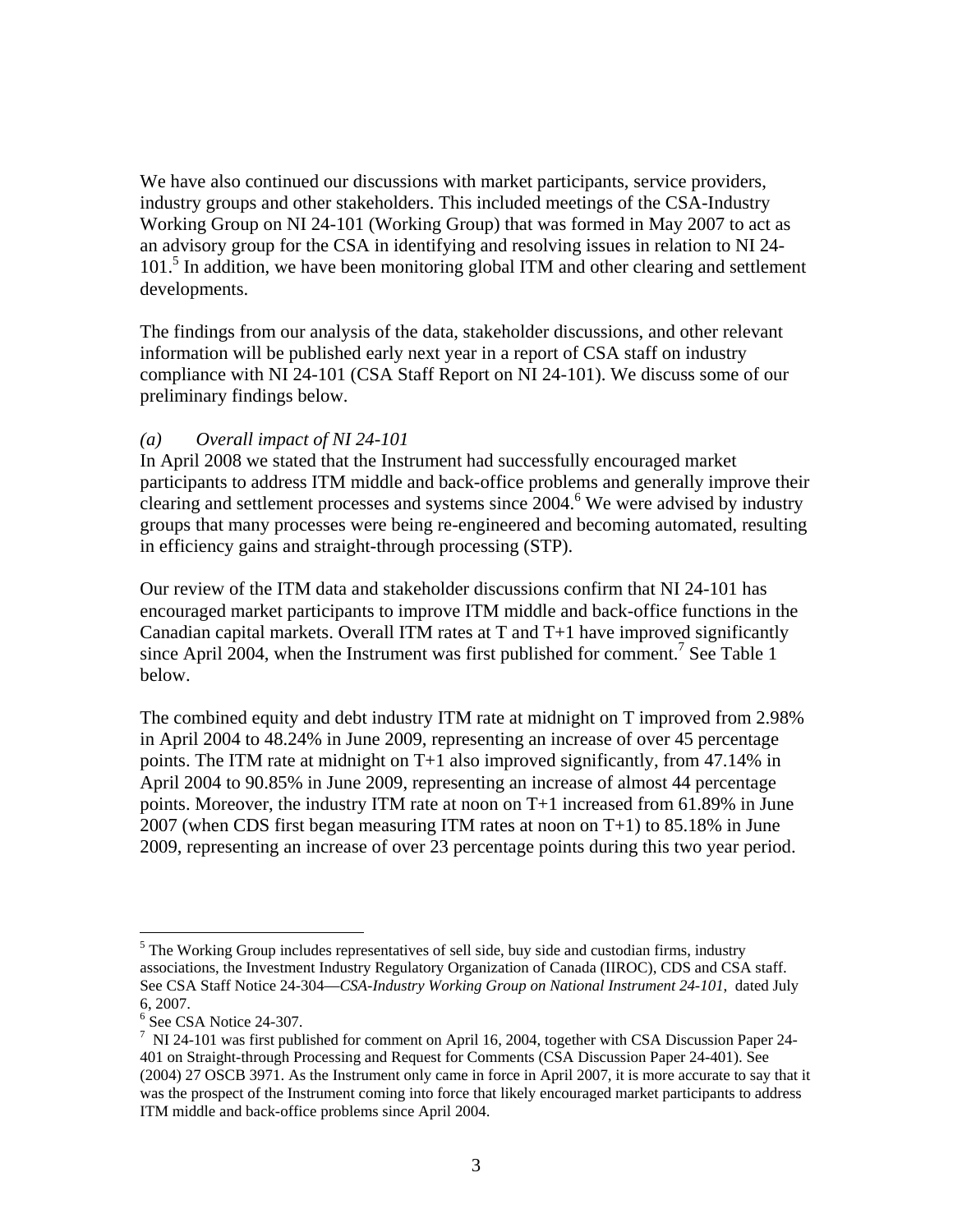## **Table 1 Overall Combined Debt and Equity ITM Performance (based on 3-month rolling monthly average of number of trades entered at CDS and matched during month)**

| Month/<br>Year    | % trades<br>matched<br>by 11:59<br>PM on T | % trades<br>matched<br>by 11:59<br>AM on<br>$T+1$ | % trades<br>matched<br>by 11:59<br><b>PM</b> on<br>$T+1$ | % trades<br>matched<br>by 11:59<br>AM on<br>$T+2$ | % trades<br>matched<br>by 11:59<br>PM on<br>$T+2$ | % trades<br>matched<br>by 11:59<br><b>PM</b> on<br>$T+3$ |
|-------------------|--------------------------------------------|---------------------------------------------------|----------------------------------------------------------|---------------------------------------------------|---------------------------------------------------|----------------------------------------------------------|
| April<br>2004     | 2.98                                       | [not<br>available]                                | 47.14                                                    | [not<br>available]                                | 78.73                                             | 97.94                                                    |
| April<br>2007     | 14.32                                      | [not<br>available]                                | 65.69                                                    | [not<br>available]                                | 85.47                                             | 97.26                                                    |
| June<br>2007      | 23.48                                      | 61.89                                             | 74.27                                                    | [not<br>available]                                | 89.13                                             | 97.47                                                    |
| September<br>2007 | 25.18                                      | 64.81                                             | 76.31                                                    | [not<br>available]                                | 90.29                                             | 97.95                                                    |
| September<br>2008 | 34.96                                      | 80.94                                             | 87.00                                                    | 91.42                                             | 93.92                                             | 97.89                                                    |
| January<br>2009   | 48.11                                      | 84.91                                             | 90.36                                                    | 93.82                                             | 95.35                                             | 98.58                                                    |
| June<br>2009      | 48.24                                      | 85.18                                             | 90.85                                                    | 94.17                                             | 95.74                                             | 98.84                                                    |

Source: CDS Clearing and Depository Services Inc. and CAPCO study.

One of the early rationales for the Instrument was to close the competitive gap with the U.S. industry in terms of STP and T+1 settlement preparedness.<sup>8</sup> The original *CAPCO* study<sup>9</sup> commissioned by the industry in 2004 had assessed Canada to be approximately 14 months behind the U.S. in  $STP/T+1$  settlement readiness.<sup>10</sup> Some stakeholders have suggested that the Canadian industry's current ITM rates are now closer to those of the U.S.

 $\overline{a}$ <sup>8</sup> See CSA Discussion paper 24-401, at p. 3980 and 3984.

<sup>&</sup>lt;sup>9</sup> Assessment of Canada's STP/T+1 Readiness and a Comparison of Canada's vs. United States' T+1 Readiness --STP/T+1 Readiness Assessment Report for Canada, CAPCO final report, July 12, 2004.<br><sup>10</sup> See CSA Notice 24-301 – *Responses to Comments Received on Discussion Paper 24*-*401 on Straight-through Processing, Proposed National Instrument 24-101 Post-trade Matching and Settlement, and Proposed Companion Policy 24-101CP to National Instrument 24-101 Post-trade Matching and Settlement*, (2005) 28 OSCB 1509, at p. 1510.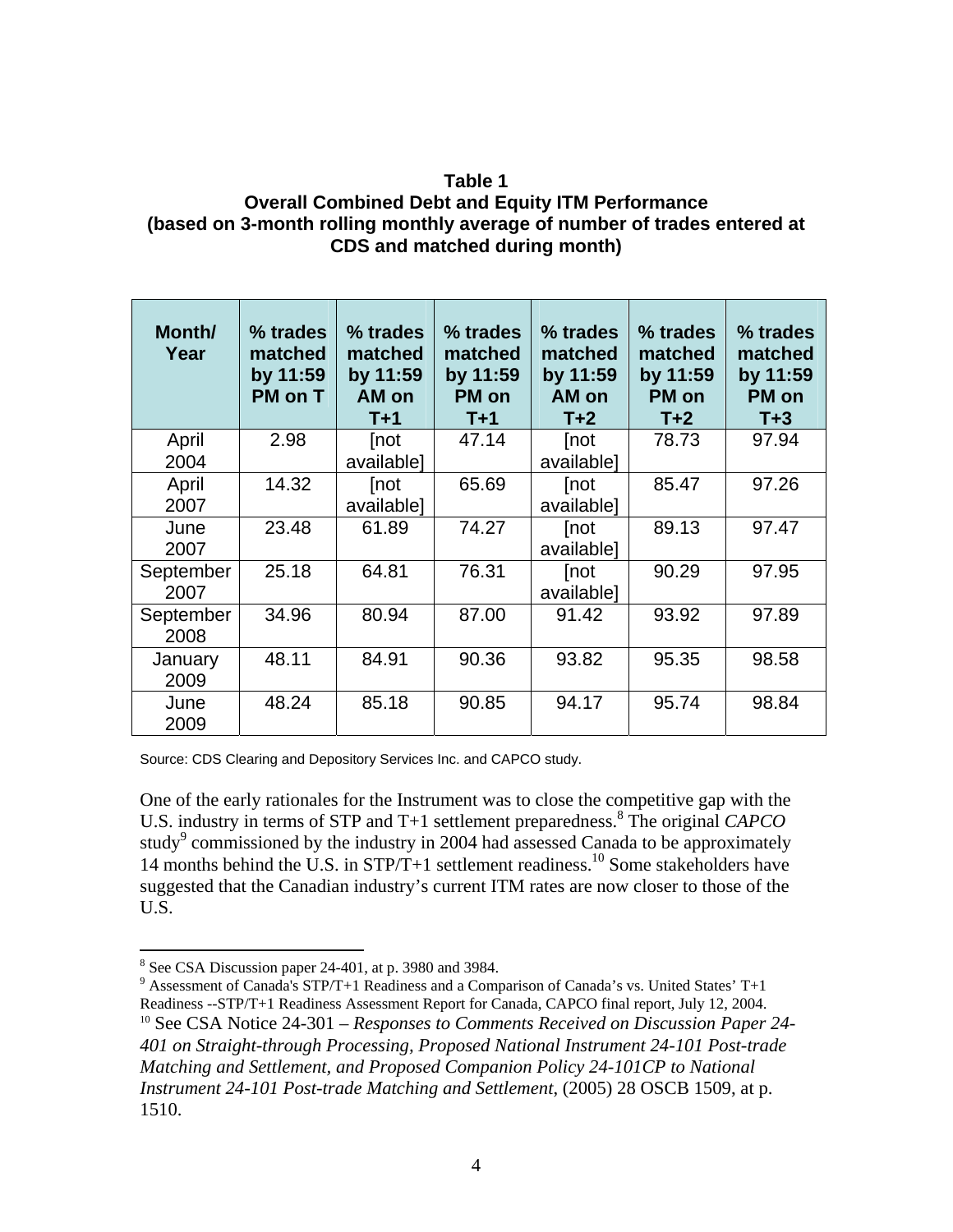## *(b) Ongoing issues with meeting ITM targets*

Despite significant progress since 2004, the industry is having difficulties with achieving NI 24-101's current noon on T+1 matching target of 90%. The data shows that the industry's progress towards achieving the current ITM target has slowed down in the last 15 months. See Table 2 below.

## **Table 2 Overall Equity ITM Match Rates (based on 3-month rolling monthly average of number of trades entered at CDS and matched during month)**

| Month/<br>Year    | % trades<br>matched<br>by 11:59<br>PM on T | % trades<br>matched<br>by 11:59<br>AM on<br>$T+1$ | % trades<br>matched<br>by 11:59<br>PM on<br>$T+1$ | % trades<br>matched<br>by 11:59<br>AM on<br>$T+2$ | % trades<br>matched<br>by 11:59<br>PM on<br>$T+2$ | % trades<br>matched<br>by 11:59<br>PM on<br>$T+3$ |
|-------------------|--------------------------------------------|---------------------------------------------------|---------------------------------------------------|---------------------------------------------------|---------------------------------------------------|---------------------------------------------------|
| June<br>2007      | 22.56                                      | 64.72                                             | 77.07                                             | [not<br>available]                                | 90.78                                             | 97.36                                             |
| September<br>2007 | 22.42                                      | 65.08                                             | 76.37                                             | [not<br>available]                                | 90.48                                             | 97.68                                             |
| December<br>2007  | 27.23                                      | 72.96                                             | 81.51                                             | [not<br>available]                                | 90.93                                             | 96.71                                             |
| March<br>2008     | 32.32                                      | 78.44                                             | 85.88                                             | [not<br>available]                                | 93.76                                             | 97.96                                             |
| June<br>2008      | 32.7                                       | 81.09                                             | 87.02                                             | 91.74                                             | 94.2                                              | 98.04                                             |
| September<br>2008 | 32.04                                      | 80.59                                             | 86.74                                             | 91.4                                              | 93.97                                             | 97.84                                             |
| December<br>2008  | 41.29                                      | 82.18                                             | 88.18                                             | 92.39                                             | 94.17                                             | 98.03                                             |
| March<br>2009     | 42.51                                      | 85.40                                             | 91.12                                             | 94.93                                             | 96.43                                             | 99.15                                             |
| June<br>2009      | 46.55                                      | 85.86                                             | 91.42                                             | 94.71                                             | 96.18                                             | 98.90                                             |
| August<br>2009    | 44.88                                      | 86.12                                             | 91.10                                             | 94.47                                             | 95.82                                             | 98.57                                             |

Source: CDS Clearing and Depository Services Inc.

The industry average rates of trades *entered (submitted)* by investment dealers into CDS in August 2009 are just below the 91% threshold at noon on T+1 and below 74% on T. However, the *match* rates for equity trades at noon on T+1 remain behind the *enter* rates by approximately 5 percentage points.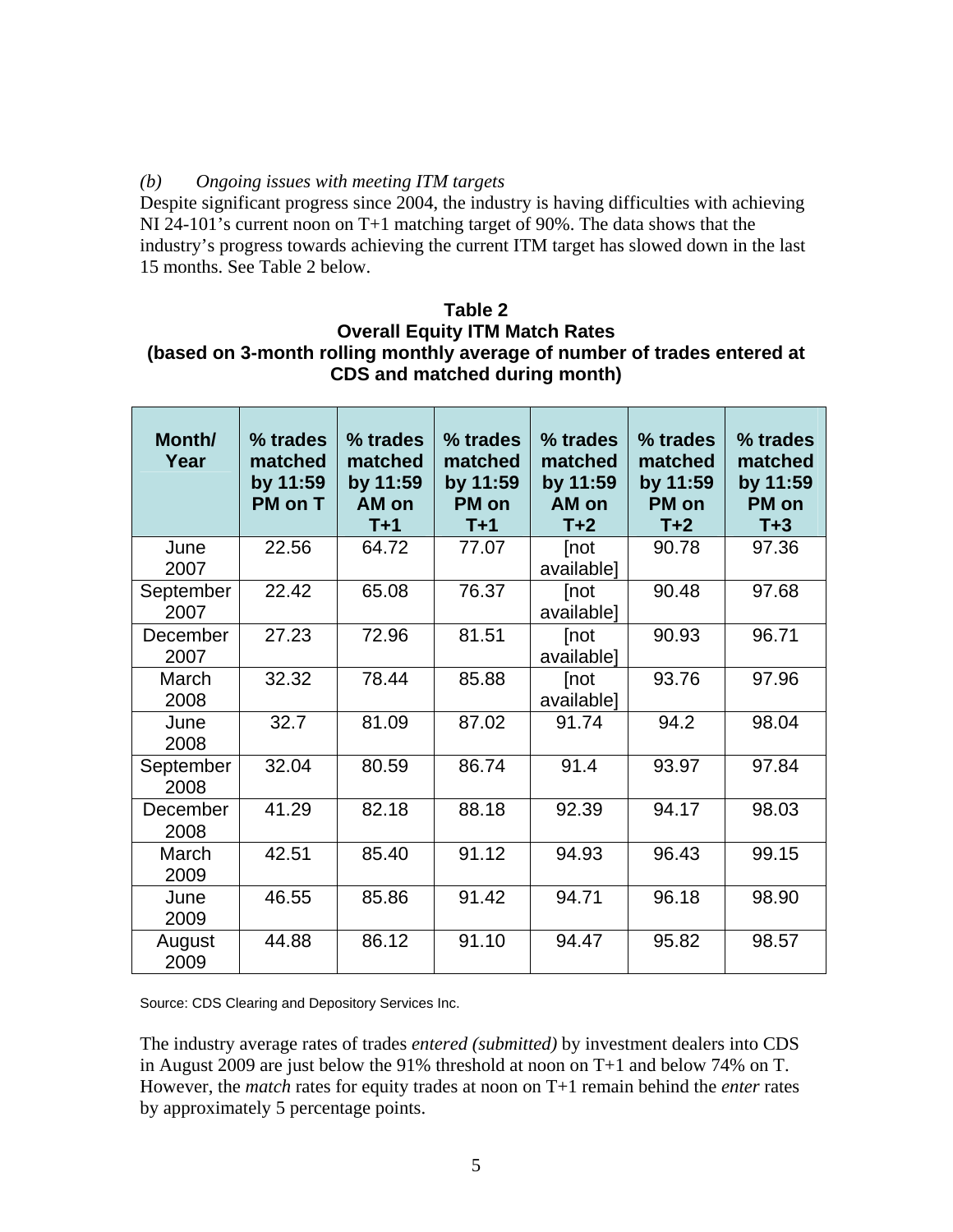Most registered firms that are active in the DAP/RAP institutional markets appear to have challenges in meeting the current target, although our impression from our discussions with industry stakeholders is that they are making concerted efforts to meet the target. Moreover, based on the data and our discussions, the industry will be far from ready to meet the Instrument's midnight on T deadline commencing in July 2010.

While dealers have made important strides in entering their trades at CDS on a timely basis, more trades need to be reported earlier in the day on T, giving counterparties additional time to match trades before noon on T+1 or resolve trade matching exceptions earlier. We believe that, in order to meet the noon on T+1 deadline, dealers should be *entering* substantially all of their DAP/RAP trades by end of business on T. Similarly, investment managers and custodians must complete their ITM processes by matching their trades sooner.

We are therefore reconsidering the timing for imposing the move to matching on  $T<sup>11</sup>$ Any benefits from moving to matching on T that were originally contemplated, such as reduction in operating costs and risks, may not be gained in a cost-effective manner without an extension of the transitional phase-in period.

We are of the view that a more realistic goal in the current environment may be for a 90% ITM rate to be achieved *at some mid-point* during the day on T+1. This goal would be consistent with a 2001 joint-recommendation of the Committee on Payment and Settlement Systems (CPSS) and the Technical Committee of the International Organization of Securities Commissions (IOSCO) that called for a high percentage of institutional trades to be confirmed by no later than  $T+1<sup>12</sup>$  Of course, our view assumes that there will be no global movement on the horizon to shorten the standard  $T+3$  settlement cycle to  $T+1$ .

#### *(c) International ITM developments*

 $\overline{a}$ 

Recent global financial events have highlighted the importance of the policy objectives for imposing more timely and efficient ITM and settlement processes. However, while in

 $11$  The decision to make NI 24-101 a rule was significantly influenced by international factors in the early 2000s, including a recommendation of the Group of Thirty in 2003 that market participants should collectively develop and use compatible and industry-accepted technical and market-practice standards for the automated confirmation and agreement of institutional trade details on T. See *Global Clearing and Settlement: A Plan of Action*, report of the G-30 dated January 23, 2003; Recommendation 5: Automate and Standardize Institutional Trade Matching.

<sup>&</sup>lt;sup>12</sup> See *Recommendations for securities settlement systems - Report of the Committee on Payment and Settlement* Systems and Technical Committee of the International Organization of Securities Commissions, dated November 2001 (the CPSS-IOSCO report); Recommendation 2 – Trade confirmation: "Confirmation of trades between direct market participants should occur as soon as possible after trade execution, but no later than trade date (T+0). Where confirmation of trades by indirect market participants (such as institutional investors) is required, it should occur as soon as possible after trade execution, preferably on T+0, but no later than T+1." CPSS and IOSCO subsequently suggested that "a high percentage" of trades means 90% or more. See *Assessment methodology for "Recommendations for securities settlement systems" - Report of the Committee on Payment and Settlement Systems and Technical Committee of the International Organization of Securities Commissions*, dated November 2002, at p. 7.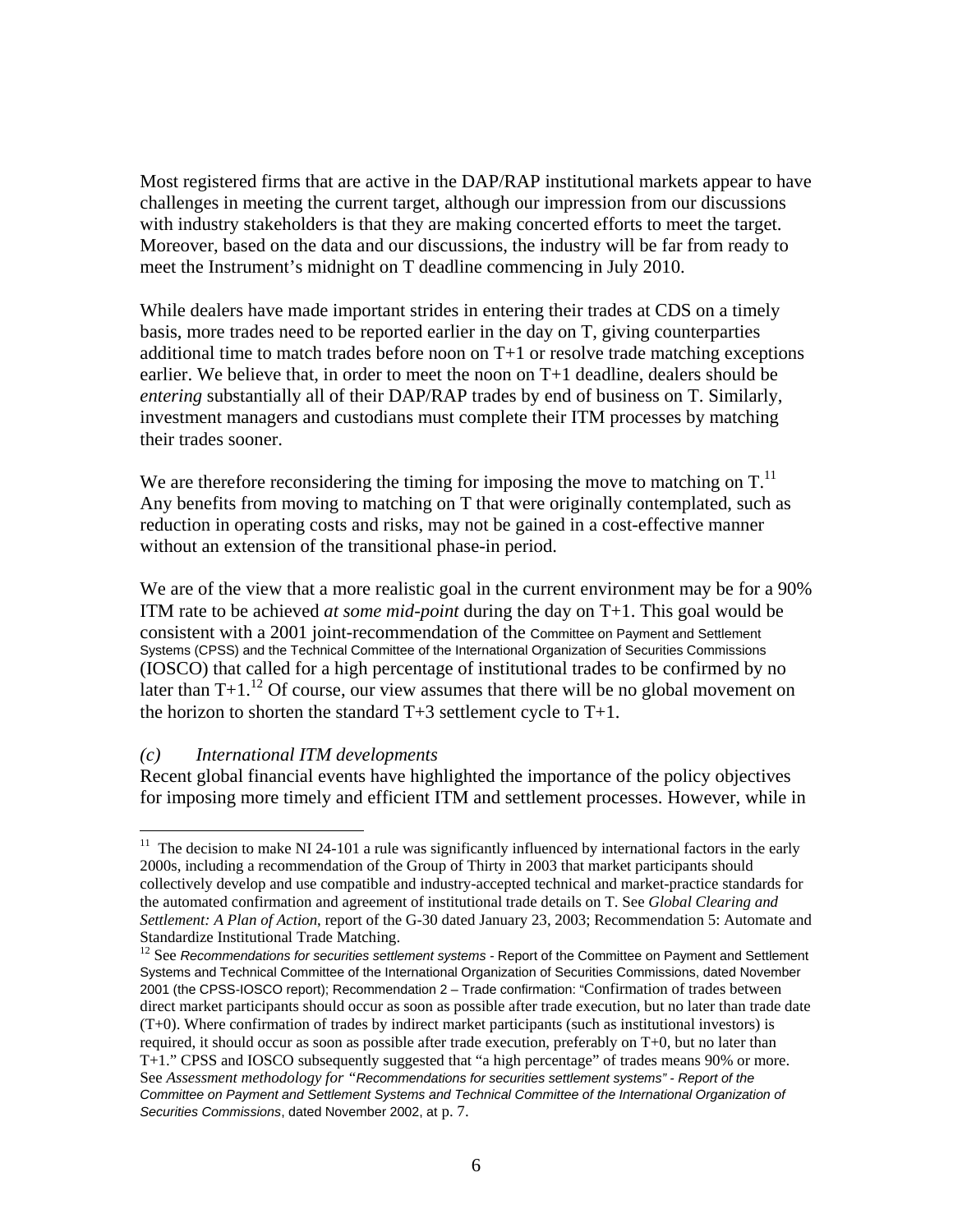certain other markets there have been improvements in automated ITM and clearance and settlement processes and ongoing discussions on shortening settlement cycles, we are not aware of any definitive plans to shorten the standard T+3 settlement cycles in other markets. $13$ 

#### *(d) Infrastructure support for ITM*

1

We believe that a majority of dealers and advisers that actively trade on a DAP/RAP basis in Canada are unable to match 90% of their institutional equity trades by noon on T+1 due in part to industry-wide infrastructure issues. This in turn directly impacts the adequacy of their ITM policies and procedures.

We have found examples where the infrastructure did not support more timely ITM processing or adequately provide the means to facilitate measuring a firm's ITM performance. A case in point is the current industry-wide ITM processing cycle.

Most market participants are prevented from completing their ITM processes after 7:30 p.m. until late in the evening on T. In many cases, we have found that trade instructions, including allocations, are merely held or "parked" within the systems of trade-matching parties, CDS and service providers until the morning of  $T+1$ , even though trade matching is still possible after the markets close (generally 4:30 p.m.) until 7:30 p.m. on T. Every business day at 7:30 p.m. Eastern Time (ET) (the CDS 7:30 p.m. cut-off time) until almost the end of the day on T, CDS' clearing and settlement system is shut down for batch processing. It is therefore impossible for matching to occur during this period. As a result,

• trade date (T) for the purposes of processing DAP/RAP trades in Canada seems to effectively end at the CDS 7:30 p.m. cut-off time, although transactions can continue to come in to CDS, and

<sup>&</sup>lt;sup>13</sup> While we are not aware of concrete plans to shorten settlement cycles, there have been recent calls to shorten the settlement cycle. See, for example, *Euromoney Magazine*, "US equity market – Short selling: The naked truth", Helen Avery, December 1, 2008, at www.euromoney.com.: "However, settlement is faster in Europe than in the US. It is surprising that the US still operates a T+3 system. Robert Greifeld, chief executive of Nasdaq, questioned the system in March this year at a conference when, in reference to fails to deliver, he said it was hard to believe that in 2008 the market still required three days to settle, and that a T+1 system should be part of a discussion about fails." Also, a recent IOSCO report highlights the 2001 CPSS-IOSCO recommendation that trades should be settled no later than T+3 as part of the standard settlement cycle and the benefits and costs of a standard settlement cycle shorter than T+3 should be evaluated. See IOSCO's *Regulation of Short Selling*, Final Report, June 2009, available at http://www.iosco.org/ (IOSCO Short Selling Report). We understand also that there are discussions among authorities in Europe to adopt a uniform T+2 settlement cycle for all European markets.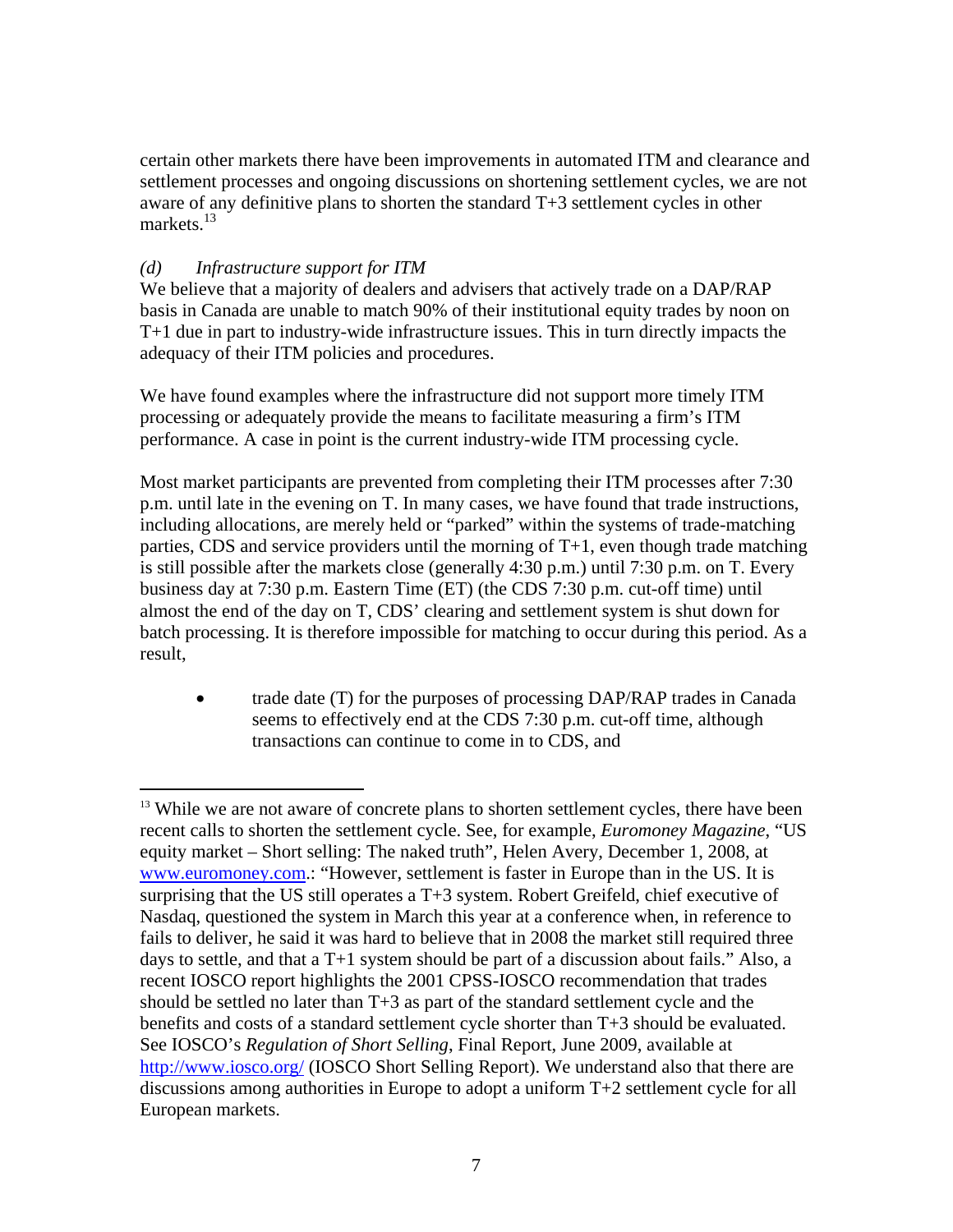• the processing schedules of trade-matching parties, CDS and service providers may be problematic, especially for investment managers of modest size who rely more on end-of-day batch processing and can only send out settlement instructions after 4:30 p.m. on T, when other tradematching parties may have already wound down their operations for the day.

If processing could continue beyond the CDS 7:30 p.m. cut-off time until later in the evening, more trade-matching parties and their service providers might be willing to tighten their policies and procedures, including shifting their resources and reconfiguring their systems, to complete the ITM processes in the evening of T rather than in the morning of  $T+1$ .

We have also found that many dealers are unable to track or segregate their DAP/RAP trades originating from non-western hemisphere clients or counterparties, from those coming from western hemisphere clients or counterparties. This is because CDS and back-office service providers do not facilitate the tracking of this information. Under the Instrument, if a trade results from an order to buy or sell securities received from an institutional investor whose investment decisions are usually made in and communicated from a geographical region outside of the western hemisphere, the deadline for matching is extended by a day. $^{14}$ 

This inability to track non-western hemisphere trades may have had an adverse effect on dealers' ITM performance, forcing some to needlessly complete and deliver quarterly exception reports on Form 24-101F1. We are told that CDS and service providers do not provide the necessary specific trade identifiers to enable dealers to track and segregate their non-western hemisphere trades from western hemisphere trades. If such specific trade identifiers were made available, certain dealers might be able to demonstrate that at least 90% of their trades in a quarter were matched by the deadline.

## *(e) Automation in ITM*

We continue to believe that market participants should pursue further technology and processing improvements within the next five years. Consequently, we are of the view that we should maintain the midnight on T deadline as the ultimate goal in the Instrument. Canada's markets should aim for the midnight on T target even if that requires the industry to move to a new "technology paradigm". More specifically,

- The buy-side sector should consider augmenting their use of automation for front office functions to enable more timely post-execution operations.
- Dealers should continue their efforts to shift from end-of-day batch processing to more frequent intra-day or real time processing.

<sup>&</sup>lt;sup>14</sup> See subsections 3.1(2) and 3.2(2).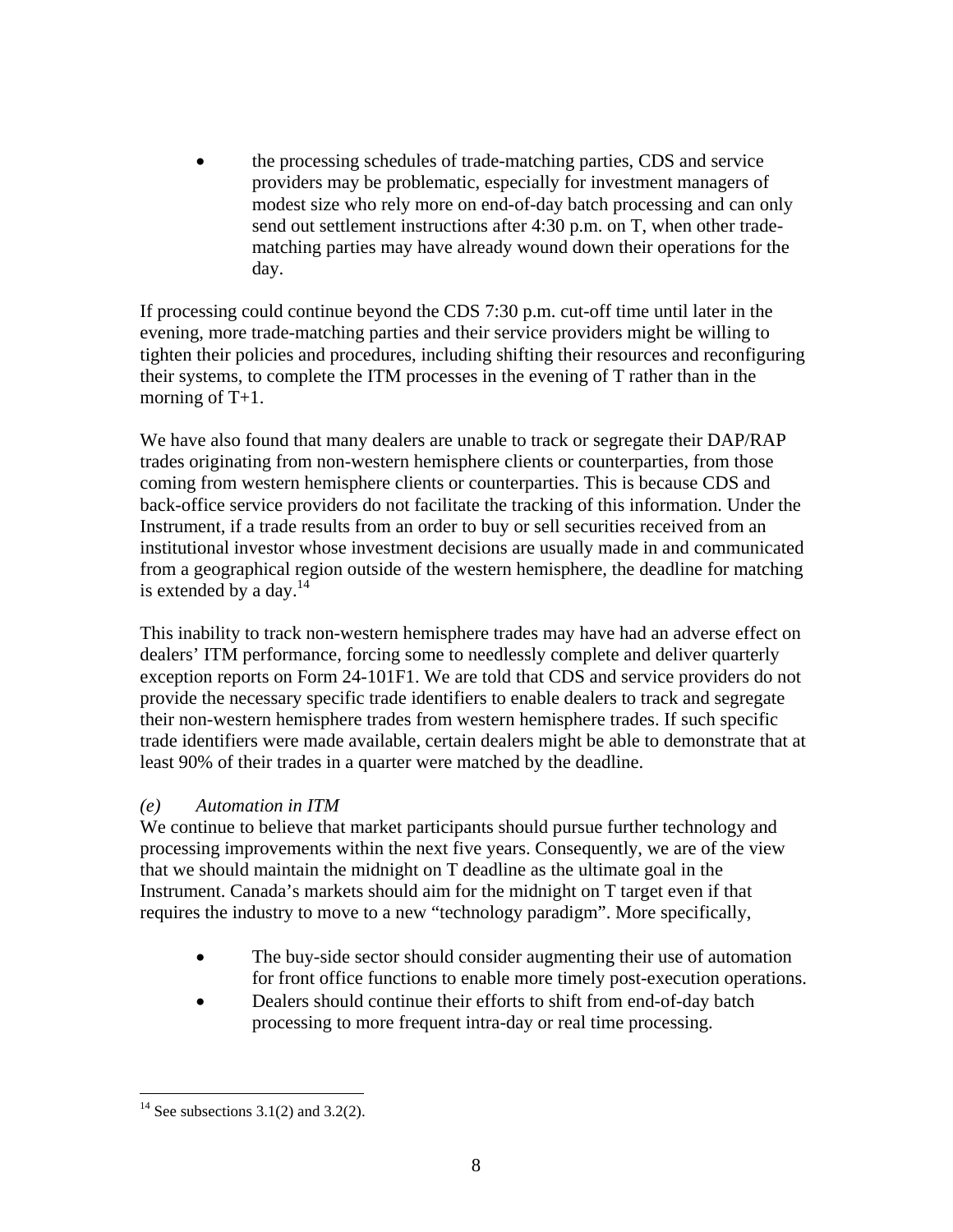- Custodians should continue to support their clients in greater use of technology and other alternatives to improve the ITM process, including dissuading clients from manually handling their post-execution activities (e.g., using telephones, fax machines or e-mails to communicate trade details and settlement instructions).
- CDS and back-office service providers should consider modifying their systems in order to expand their processing schedules and accept and match trades after 7:30 p.m. on T and facilitate the means to accurately measure a firm's ITM performance.

We also believe that MSUs can play an important role in bringing all trade-matching parties together to expedite ITM processes. In the end, industry-wide automation and *inter-operability* will strengthen the efficiency and integrity of the securities clearing and settlement process and ultimately improve investor protection and the global competitiveness of the markets in Canada.

## *(f) Industry coordination and leadership*

Industry coordination is critical to ensure steady progress towards timely ITM processes. The CSA had largely depended on the industry to identify what needs to be achieved across the industry and how to implement the various steps.15 The Canadian Capital Markets Association (CCMA) had largely filled this role until it was de-commissioned in 2008.<sup>16</sup> It was founded in 2000 by the industry and had coordinated the industry's specific ITM initiatives by ensuring that a cross-section of sell side, buy side and custodial representatives were participating on various CCMA sub-committees and working groups.

## *2. Timely settlement of trades*

Speedy and accurate ITM processes are an essential pre-condition to avoiding settlement failures in a T+3 settlement cycle environment.<sup>17</sup> According to CDS data, the value of accumulated fails as a percentage of the value of trades processed through the continuous net settlement (CNS) facilities of CDS has declined overall from about 3% in April 2007 (when the Instrument came in force) to about 1.5% in September 2009.

<sup>&</sup>lt;u>.</u>  $15$  See CSA Discussion Paper 24-401, at p. 3980.

<sup>&</sup>lt;sup>16</sup> See http://www.ccma-acmc.ca/ for more information on the CCMA. According to the CCMA, the "difficult decision to decommission the active management of the CCMA was taken by the [CCMA board of directors in April 2008] after careful consideration of the successful implementation and evolution of [NI 24-101] and the future needs of our industry". See *CCMA News*, Volume 30, August 2008, available at http://www.ccma-acmc.ca/en/files/CCMA%20News%20Volume%2030\_online%20version.pdf. <sup>17</sup> See the CPSS-IOSCO report, at par. 3.10. See also CSA Discussion Paper 24-401, at p. 3995.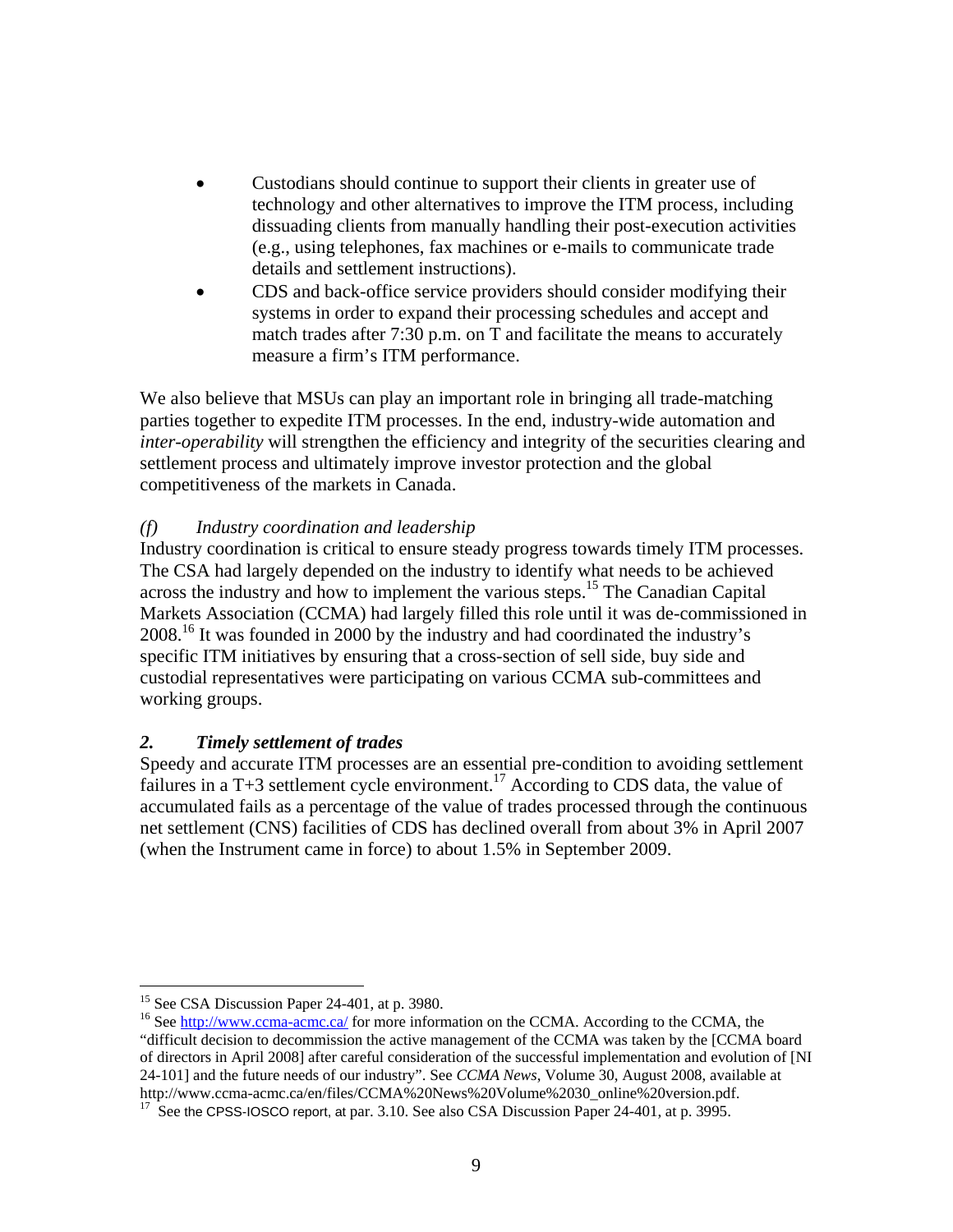We believe that NI 24-101 may have contributed to the steady decline of the fails-todeliver rates in Canada.<sup>18</sup> While more timely ITM policies and procedures do not necessarily avert all trade failures, they have a positive effect further down the transaction "value chain" in reducing the incidence of trade fails and associated costs.<sup>19</sup>

In addition to the ITM requirements, NI 24-101 contains a principle-based settlement rule that requires registered dealers to establish, maintain and enforce policies and procedures designed to facilitate settlement of trades by no later than the standard settlement date, which is typically T+3 (NI 24-101's settlement rule).<sup>20</sup>

While we are not proposing any amendments at this time to NI 24-101's settlement rule, a working group comprised of staff from a number of CSA jurisdictions and IIROC is currently assessing, among other things, whether Canada's trade settlement discipline regime may need to be strengthened in light of recent international developments.<sup>21</sup> This will include examining NI 24-101's settlement rule and determining whether it should be amended. In addition to comments that we are seeking in response to our questions in Section III of this Notice, we welcome views from stakeholders on whether our settlement discipline regime may need to be strengthened, including whether NI 24-101's settlement rule should be amended.

## **III. Summary of the Proposed Amendments to the Instrument**

This Section of the Notice describes the amendments that we are proposing to make to the Instrument. Part 1 of this Section describes the key amendments, and includes a number of questions to which we seek specific responses or commentary from stakeholders to assist us in finalizing the amendments. The key amendments would require changes to the transition provisions in section 10.2 of the Instrument.

Part 2 of this Section describes other amendments that are intended to:

• lessen the regulatory burden of certain requirements of the Instrument,

1

 $18$  IIROC has suggested that NI 24-101 may have had the effect of reducing the number of trade failures and the length of time that any failure remains outstanding and thus contributed to the declines in the value of accumulated fails as a percentage of trade value generally. See IIROC Notice 09-0037, February 4, 2009, *Recent Trends in Trading Activity, Short Sales and Failed Trades* and the IIROC report dated February 2009 *Recent Trends in Trading Activity, Short Sales and Failed Trades – For the Period May 1, 2007 to September 30, 2008*, at p. 51.

<sup>&</sup>lt;sup>19</sup> This is consistent with findings in other global markets. See, for example, *Building efficiencies in posttrade processing: the benefits of same-day affirmation*, June 2008, an economic study on the benefits associated with improvements in the trade verification process within the European Union markets (independent study undertaken by Oxera Consulting ltd. at the request of Omgeo).

<sup>&</sup>lt;sup>20</sup> See Part 7 of NI 24-101.

<sup>&</sup>lt;sup>21</sup> Among other developments, the IOSCO Short Selling Report includes a recommendation that regulation should "as a minimum requirement impose a *strict* settlement (such as compulsory buy-in) of failed trades".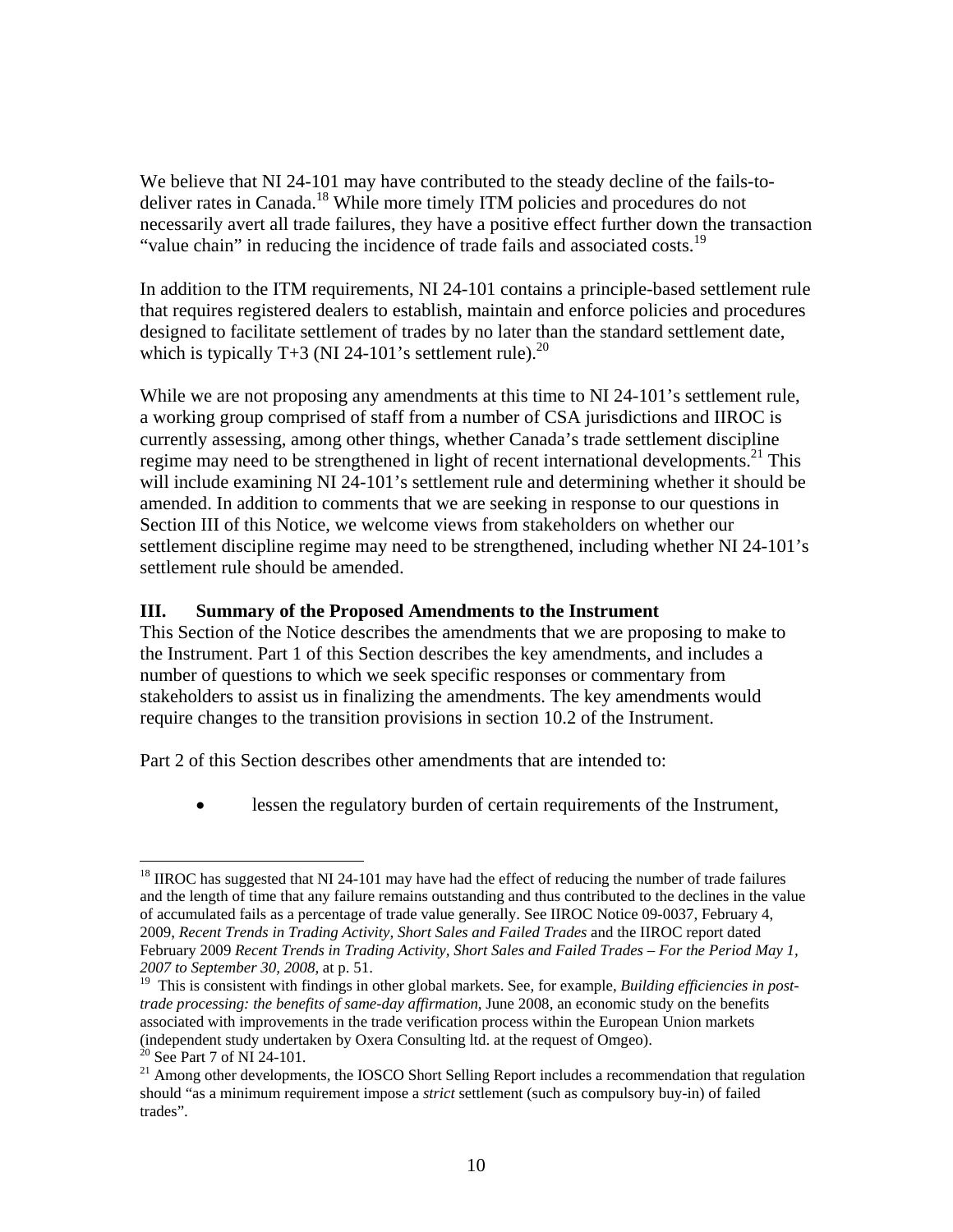- clarify certain provisions as a result of issues that were raised by stakeholders, including during the Working Group's discussions, and
- modify the ITM reporting requirements of clearing agencies and MSUs under the Instrument.

We welcome comments from stakeholders on all aspects of such amendments.

## *1. Key amendments*

## *(a) Postponing for five years the midnight on T deadline*

We propose to defer the requirement to match a DAP/RAP trade no later than the end of T by an additional period of five years. This requirement, which would have come in force on July 1, 2010, is now proposed to come in force on July 1, 2015.

However, we would propose to consider re-introducing the midnight on T matching deadline sooner than July 1, 2015 through subsequent amendments to the Instrument if circumstances were to change.22 One possible change of circumstances would be a shortening in the global markets of standard T+3 settlement cycles.

## **Question 1: For what period should the requirement to match no later than the end of T be deferred? Should the requirement be deferred indefinitely until such time as global markets shorten their standard T+3 settlement cycles? Please provide your reasons.**

During our ongoing consultations on NI 24-101, a number of stakeholders had expressed doubts about the need to move to matching on T because risk was not significantly reduced in moving from noon on T+1 to midnight on T. Some stakeholders suggested that no other persuasive business reasons exist to match on T while we remain at a standard T+3 settlement cycle. They believe the investment cost and technology changes required are too large to justify any potential benefits at this time.

## **Question 2: We seek as much information as possible from stakeholders on the costs and benefits of the requirement to match a DAP/RAP trade no later than the end of T, including any available empirical data. What would be the benefits of moving to matching by midnight on T on July 1, 2015?**

We refer to our discussion above on the CDS 7:30 p.m. cut-off time and the need for a specific trade identifier for non-western hemisphere trades (under "II. Background – 1. Assessment of industry institutional trade matching  $(ITM)$  performance  $-$  (d) Infrastructure support for ITM"). We believe that addressing these infrastructure issues will be necessary to assist the industry in moving to the midnight on T deadline on July 1, 2015.

 $\overline{a}$  $22$  Any subsequent proposed amendments to the rule would be subject to public comment as required by provincial and territorial securities legislation.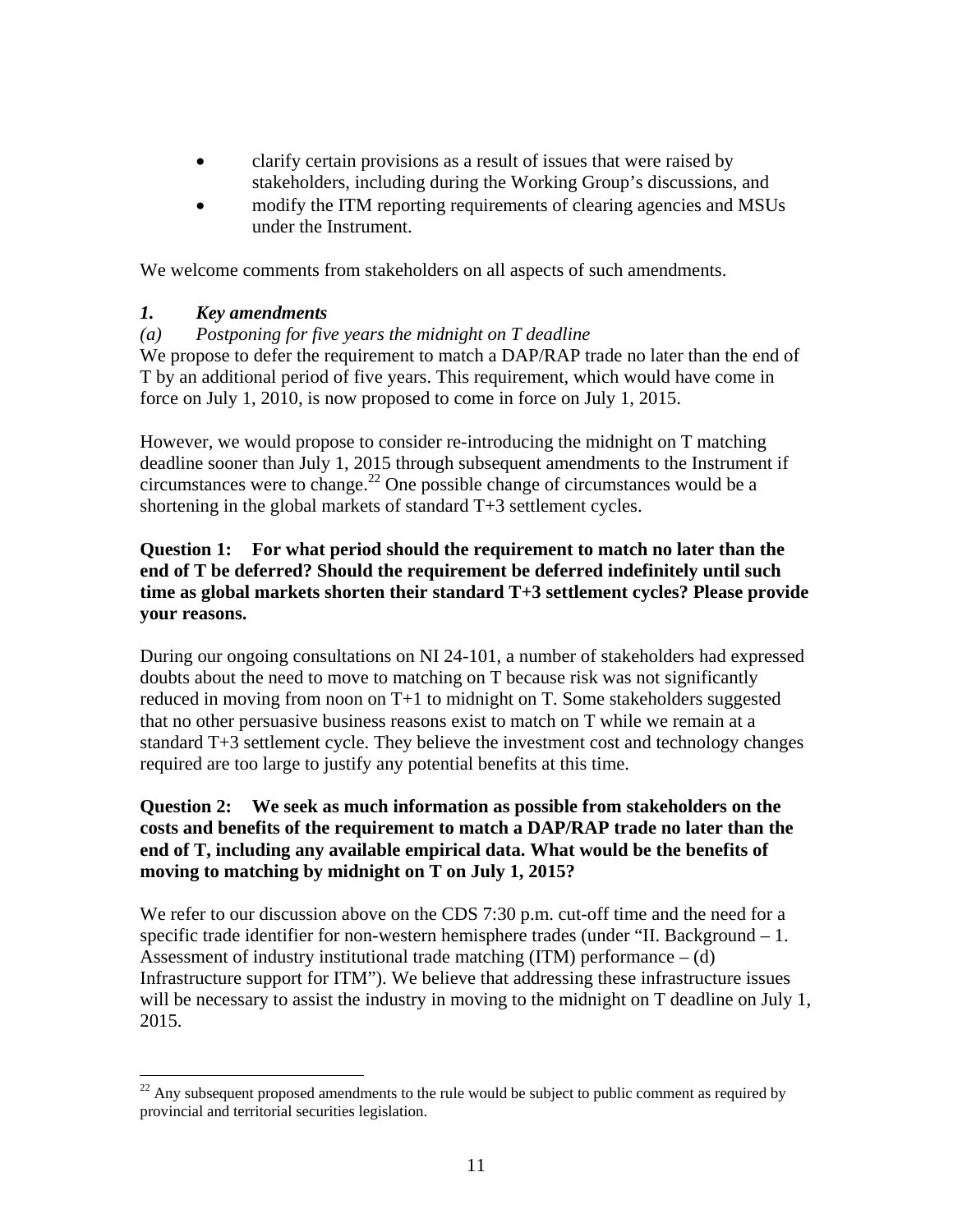**Question 3: What are the costs and benefits of extending the current industry ITM processing times to allow market participants to process their trades beyond the CDS 7:30 p.m. cut-off time until late in the evening on T?** 

## **Question 4: What are the costs and benefits of having a specific industry-wide trade identifier to enable dealers to track and segregate their non-western hemisphere trades from western hemisphere trades?**

*(b) Extending the time at which matching must occur on T+1 by two hours*  We propose to extend the noon on  $T+1$  deadline to 2 p.m. on  $T+1$  for an interim period of two years. Based on our review of some exception reports submitted under the Instrument, we believe that extending the current deadline by an additional two hours for two years may provide market participants with additional time to address delays and other ITM challenges that they are currently experiencing.

#### **Question 5: Would extending the current requirement to match no later than noon on T+1 to a new deadline of 2 p.m. on T+1 help address current ITM processing delays and problems for the next two years?**

## *2. Other amendments*

 $\overline{a}$ 

#### *(a) Amending the quarterly exception reporting requirement*

Registered firms are required to complete and deliver an exception report on Form 24- 101F1 for any calendar quarter in which less than a certain threshold percentage of their executed DAP/RAP trades were matched by the specified deadline (exception reporting requirement).<sup>23</sup> The current threshold percentage is 90% by noon on T+1. Under the applicable transitional provisions, the threshold percentage will increase gradually to 95% by midnight on T on January 1, 2012.

We believe the exception reporting requirement remains a useful tool for two reasons. First, it serves as a powerful incentive for registered firms to improve their matching rates and avoid the exception reporting requirement. Second, it provides the CSA with important information on how the industry is progressing with ITM policies and procedures. However, we are proposing a number of amendments to the exception reporting requirement at this time. We may consider additional amendments for comment in this area, including amendments to Form 24-101F1, after we publish the CSA Staff Report on NI 24-101. We welcome comments on how we should further amend the exception reporting requirement and Form 24-101F1.

 $^{23}$  See Part 4 and subsection 10.2(3), as modified in June 2008 by local orders of the CSA jurisdictions exempting registered firms from the transitional provisions in NI 24-101 and extending the transitional period. In Ontario, this was accomplished by way of Ontario Securities Commission Rule 24-502.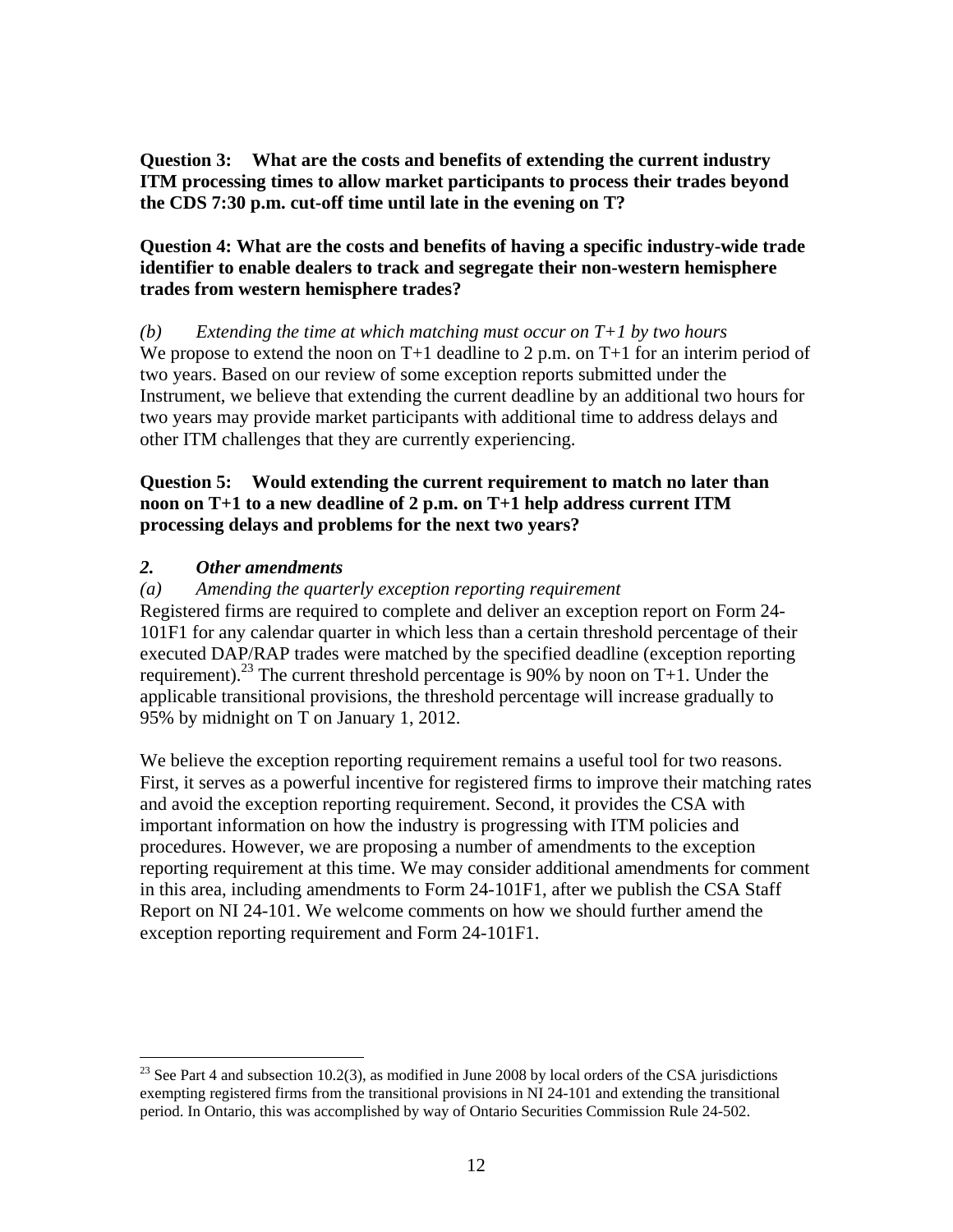*(i) Exception reporting threshold percentages and timelines*  As a result of the proposed amendments to defer the matching on T requirement and extend the noon on T+1 deadline to 2:00 p.m. on T+1, we are proposing consequential transitional amendments to the provisions governing the exception reporting requirement so that exception reporting would only be required in the following circumstances:

| <b>For DAP/RAP trades</b><br>executed:           | <b>Matching deadline for trades</b><br>executed on T (Part 3 of<br>Instrument) | Percentage trigger (threshold) of<br><b>DAP/RAP</b> trades for registrant<br>exception reporting<br>(Part 4 of Instrument) |
|--------------------------------------------------|--------------------------------------------------------------------------------|----------------------------------------------------------------------------------------------------------------------------|
| before July 1, $2012$                            | $2:00$ p.m. on T+1                                                             | Less than 90% matched by deadline                                                                                          |
| after June 30, 2012 but<br>before July 1, $2015$ | 12:00 p.m. (noon) on $T+1$                                                     | Less than 90% matched by deadline                                                                                          |
| after June 30, 2015 but<br>before July $1, 2016$ | 11:59 p.m. on $T$                                                              | Less than 70% matched by deadline                                                                                          |
| after June 30, 2016 but<br>before July 1, $2017$ | 11:59 p.m. on $T$                                                              | Less than 80% matched by deadline                                                                                          |
| after June 30, 2017<br>11:59 p.m. on $T$         |                                                                                | Less than 90% matched by deadline                                                                                          |

We propose to extend the transitional period to July 1, 2017 and reduce the ultimate percentage of trades that a registered firm is required to match by the deadline in order to avoid exception reporting from 95% to 90%. The 90% threshold is consistent with the CPSS-IOSCO standard requiring a high percentage of institutional trades to be confirmed no later than T+1, as CPSS-IOSCO had considered "a high percentage" to be 90% or more. 24

## *(ii) Method for determining threshold percentages*

Currently the threshold percentages are determined by measuring both the total number and total value of DAP/RAP trades executed by or for a registered firm that matched within the deadline during a calendar quarter.<sup>25</sup> A registered firm is required to use both methods for equity and debt securities trades.

 $24$  See footnote 12, discussing the CPSS-IOSCO report.

<sup>&</sup>lt;sup>25</sup> See paragraphs (a) and (b) of section 4.1 and Exhibit A of Form 24-101 F1.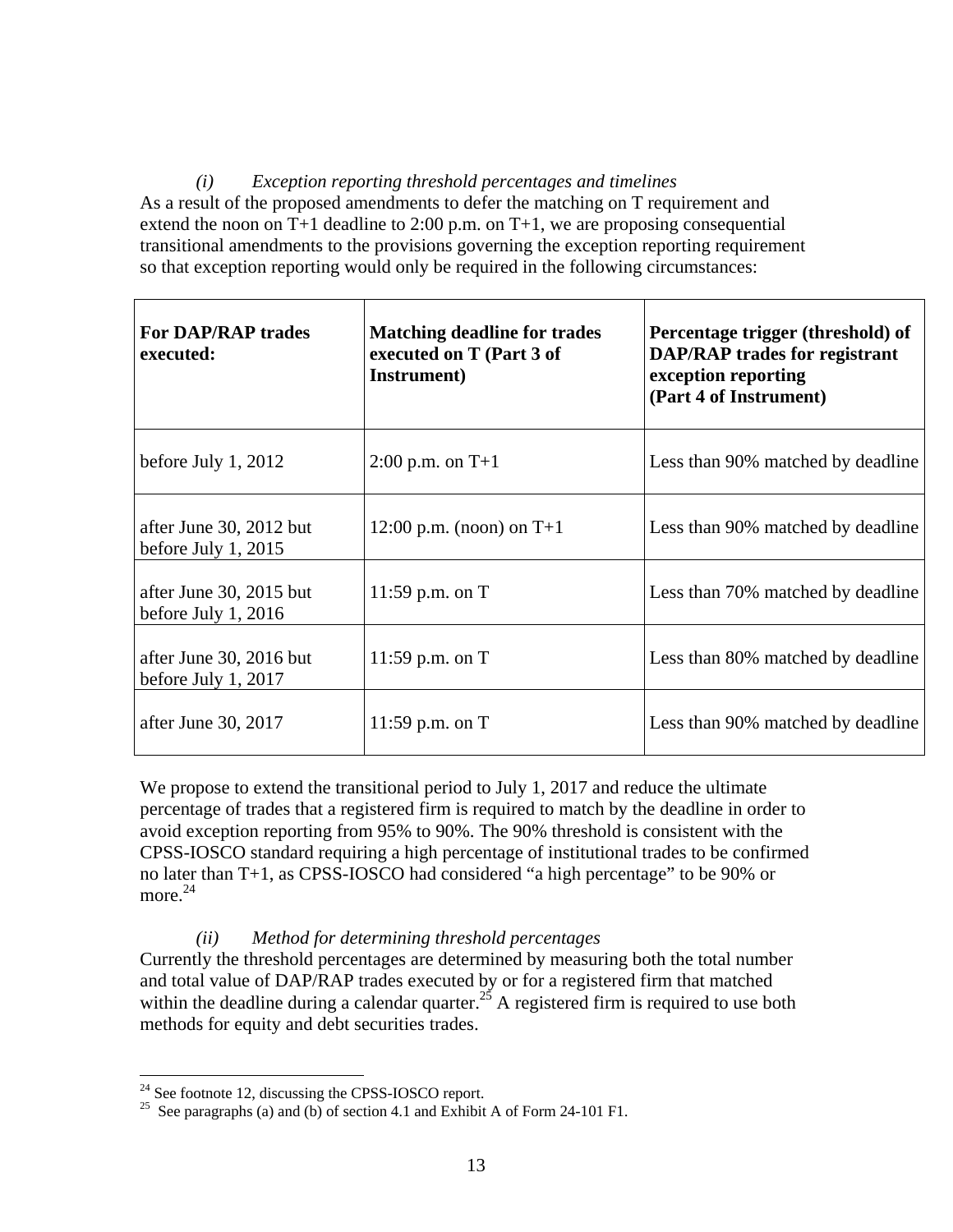We propose to amend the Instrument, including Exhibit A of Form 24-101F1, to simplify the calculation. First, we would eliminate the need to determine the threshold based on the total value of equity trades, thus retaining the total number of trades method only for equity trades. We agree with stakeholders that have suggested that the total value measurement may not be a true STP indicator of the progress being made on ITM rates for equity trades.

Second, we propose to eliminate the need to determine the threshold based on the total number of debt trades, thus retaining the total value method only for debt trades. We would retain the total value method for debt trades because, while for any given period the total number of debt trades is much less than the total number of equity trades, the total value of debt trades is considerably higher than the total value of equity trades. Therefore, we believe that the total value method reflects a more accurate picture of the risk surrounding slow and inefficient ITM processes for DAP/RAP trades of debt securities.

## *(b) Amending the pre-DAP/RAP trade execution documentation requirements and related key definition*

When trading for or with an institutional investor, registered dealers and advisors must enter into *trade-matching agreements* with other *trade-matching parties* or, alternatively, obtain signed *trade-matching statements* from other trade-matching parties.<sup>26</sup> Early in our discussions with the Working Group and feedback from other stakeholders, we were made aware of various problems with these documentation requirements.

We are therefore proposing a number of amendments to address problematic areas of the requirement and related definitional provision.

# *(i) Amending the definition of trade-matching party*

A trade-matching party includes a registered adviser acting for an institutional investor in a trade, or the institutional investor itself where a registered adviser is not acting for the institutional investor in a trade.<sup>27</sup> We are proposing to amend the definition of "tradematching party".

• The amended definition would include a registered adviser only where it is acting for the institutional investor in *processing* the trade. This clarification would ensure that advisers with no responsibility for trade execution and post-trade execution functions of an institutional investor are not considered a trade-matching party. The current definition is confusing for certain groups of institutional investors, such as mutual fund families, where the advice functions and trade processing functions are performed by different registered advisers.

 $26$  Sections 3.2 and 3.4.

<sup>&</sup>lt;sup>27</sup> Paragraph (b) of the definition in section 1.1.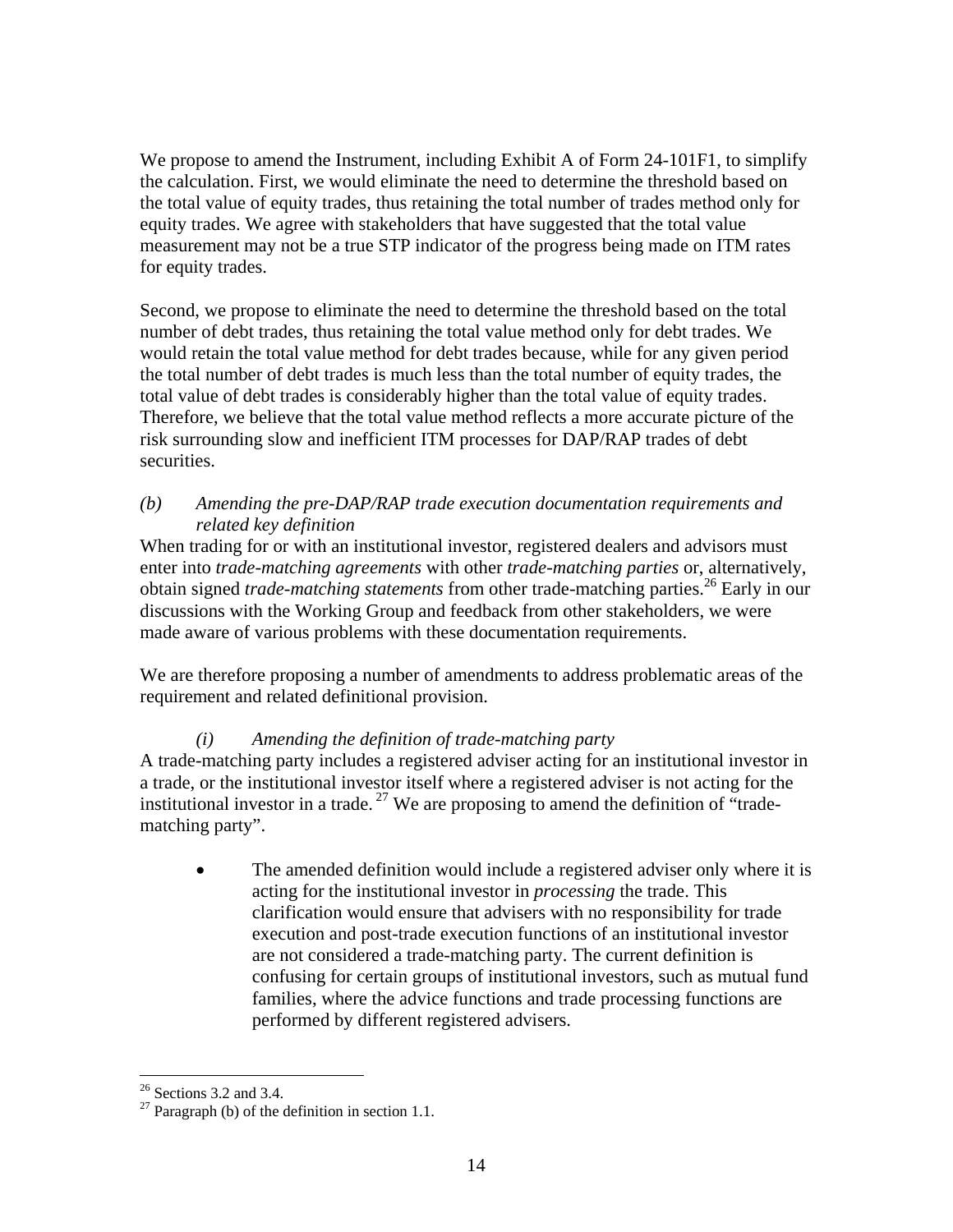Under the Instrument individuals and smaller entities can be considered "institutional investors" if they have a DAP/RAP trading account relationship with their dealer. The amended definition would exclude individuals, as well as any person or company that has net investment assets under administration or management of less than \$10 million.<sup>28</sup> Registered firms would no longer be required to seek trade-matching agreements or statements from such institutional investors.

#### *(ii) Amending the trade-matching documentation requirements*

Certain dealers and advisers have reported difficulties in entering into trade-matching agreements with, or obtaining trade-matching statements from, clients or counter-parties. The intent of the documentation requirements is to support the Instrument's primary ITM policies and procedures requirement. We are of the view that a dealer's or adviser's policies and procedures should be designed to encourage their clients or counterparties to enter into trade-matching agreements or receive trade-matching statements. If a tradematching party refuses to enter into an agreement or provide a statement, the dealer or adviser should document its efforts to enter into the agreement or receive the statement in accordance with its policies and procedures.

We are proposing to amend sections 3.2 and 3.4 of the Instrument to reflect this regulatory approach to the documentation requirements.

## *(c) Amendments to the provisions governing non-western hemisphere institutional investors*

We are proposing transitional amendments to the provisions governing trade orders coming from institutional investors based outside of the western hemisphere, as a consequence of the changes to the T and T+1 deadlines.

Some stakeholders had pointed out that foreign investors do not necessarily make and communicate their settlement instructions from the same office that makes and communicates their investment decisions. We are thus proposing to clarify that an institutional investor whose settlement instructions are usually made in and communicated from a geographical region outside of the western hemisphere be included in these provisions.

#### *(d) Amendments to clarify certain other definitions and concepts and to modify Forms 24-101F2 and F5*

1

We are proposing to make non-substantive drafting amendments to the definitions of "institutional investor", "T+1", "T+2" and "T+3" and certain other provisions to clarify the definitions and provisions and to reflect comments made by some stakeholders. We are also proposing to amend Form 24-101F2 and Form 24-101F5 to reflect the changes

 $28$ We chose the amount \$10 million to be generally analogous with the definition "institutional customer" in IIROC member Rule 2700 *Minimum Standards for Institutional Account Opening, Operation and Supervision.*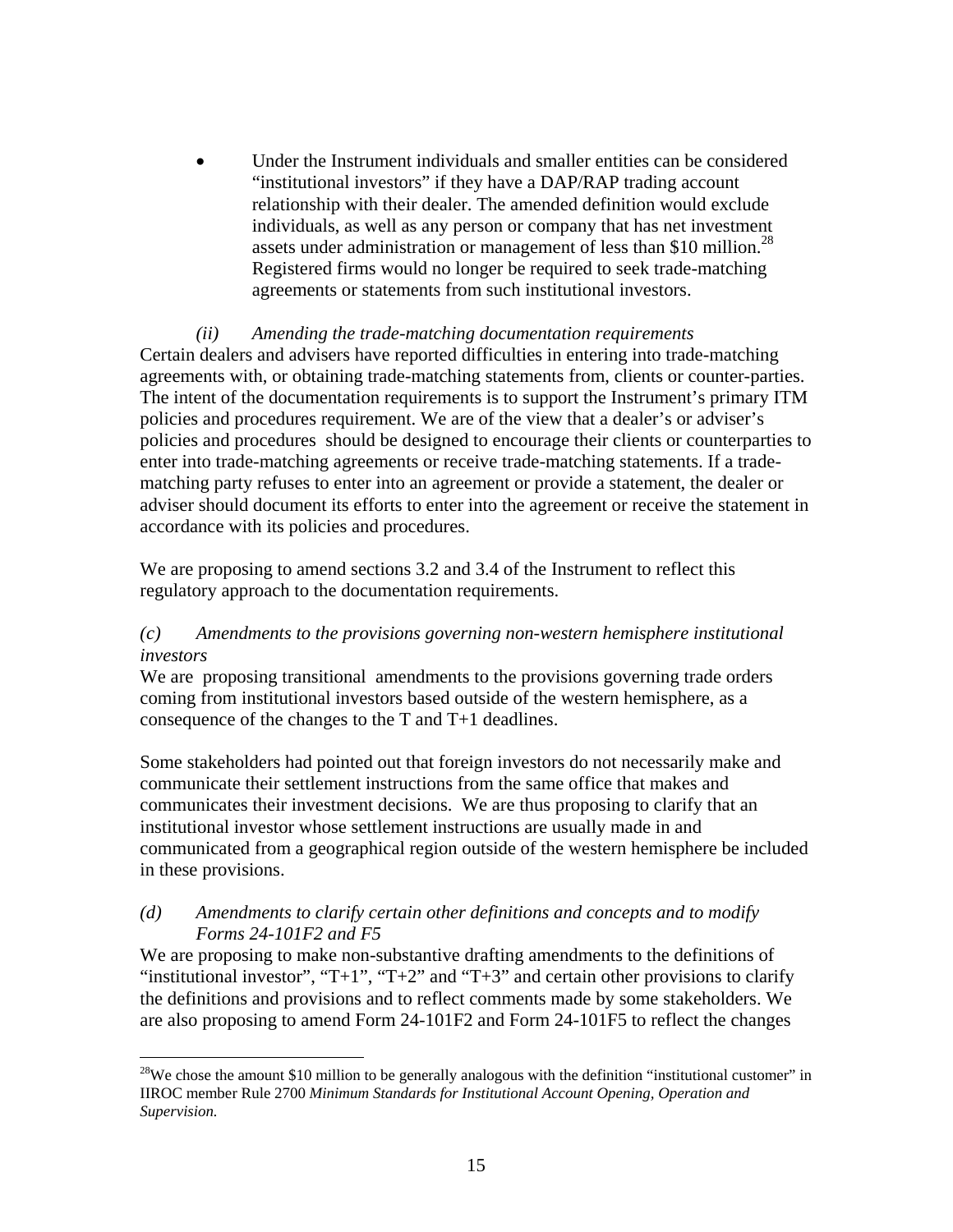made to Form 24-101F1 and increase the number of the timeline intervals for reporting *entered* and *matched* trades.

## **IV. Proposed Amendments to the Companion Policy and Other Consequential Amendments**

A number of consequential amendments have been made to the CP to reflect the proposed amendments to the Instrument. In addition, some of the topics in CSA Staff Notice 24-305—*Frequently Asked Questions About National Instrument 24-101* – *Institutional Trade Matching and Settlement and Related Companion Policy* have been addressed by the proposed amendments to the Instrument or have been incorporated into the CP.

We are proposing an effective date for the amendments to the Instrument and Companion Policy of July 1, 2010, subject to Ministerial approval requirements in the various CSA jurisdictions. It is further proposed that, from the same date, Ontario Securities Commission Rule 24-502 – *Exemption from Transitional Rule: Extension of Transitional Phase-In Period in National Instrument 24-101 – Institutional Trade Matching and Settlement* and related blanket orders granted in other CSA jurisdictions will be revoked or repealed (see CSA Notice 24-307). See further Annex E.

# **V. Authority for the Proposed Amendments to the Instrument and CP**

In those jurisdictions in which the amendments to the Instrument and CP are to be adopted, the securities legislation provides the securities regulatory authority with rulemaking authority in respect of the subject matter of the amendments.

# **VI. Alternatives Considered**

No alternatives to the proposed amendments were considered.

# **VII. Unpublished Materials**

As noted above under "II. Background – 1*.* Assessment of industry institutional trade matching (ITM) performance", we are proposing the amendments to the Instrument and CP largely based on the findings of our analysis of the ITM data and our stakeholder discussions. These findings will be published early next year in a report of CSA staff on industry compliance with NI 24-101. We have not relied on any other significant unpublished study, report or other written materials in proposing the amendments.

# **VIII. How To Provide Your Comments**

You must submit your comments in writing by January 28, 2010. If you are sending your comments by email, you should also send an electronic file containing the submissions (in Windows format, Microsoft Word).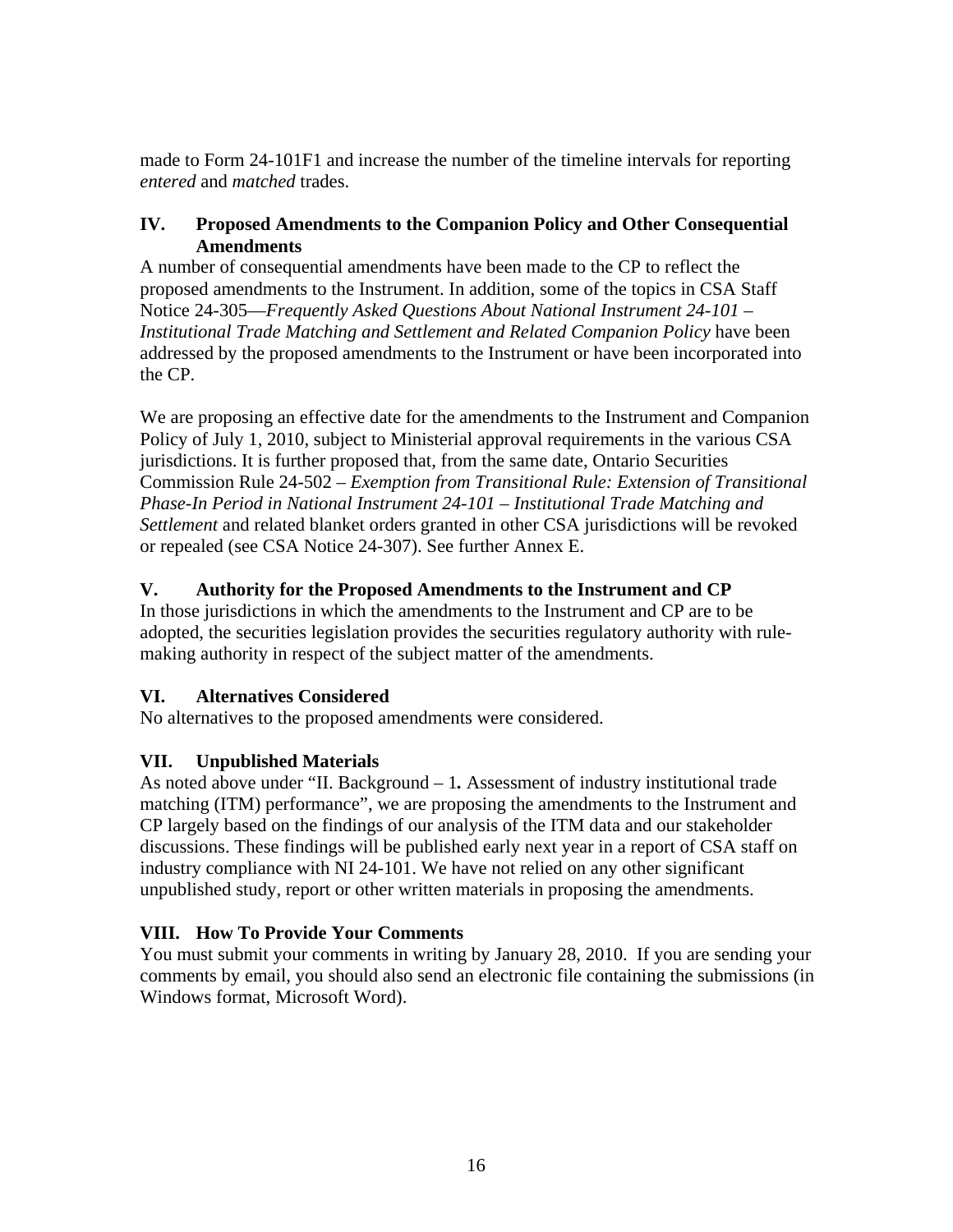Please address your comments to all of the CSA member commissions, as follows:

British Columbia Securities Commission Alberta Securities Commission Saskatchewan Financial Services Commission Manitoba Securities Commission Ontario Securities Commission Autorité des marchés financiers New Brunswick Securities Commission Registrar of Securities, Price Edward Island Nova Scotia Securities Commission Superintendent of Securities, Newfoundland and Labrador Superintendent of Securities, Northwest Territories Superintendent of Securities, Yukon Territory Superintendent of Securities, Nunavut

Please send your comments **only** to the addresses below. Your comments will be forwarded to the remaining CSA jurisdictions.

## **M<sup>e</sup> Anne-Marie Beaudoin**

**Corporate Secretary** 

Autorité des marchés financiers Tour de la Bourse 800, square Victoria, 22<sup>e</sup> étage C.P. 246, tour de la Bourse Montréal Québec H4Z 1G3 Fax: (514) 864-6381 Email: consultation-en-cours@lautorite.qc.ca

#### **John Stevenson**

**Secretary**  Ontario Securities Commission 20 Queen Street West 19th Floor, Box 55 Toronto, Ontario M5H 3S8 Fax: (416) 593-2318 Email: jstevenson@osc.gov.on.ca

## **Please note that all comments received during the comment period will be made publicly**

**available.** We cannot keep submissions confidential because securities legislation in certain provinces requires publication of a summary of the written comments received during the comment period. We will post all comments received during the comment period to the OSC website at www.osc.gov.on.ca to improve the transparency of the policy-making process.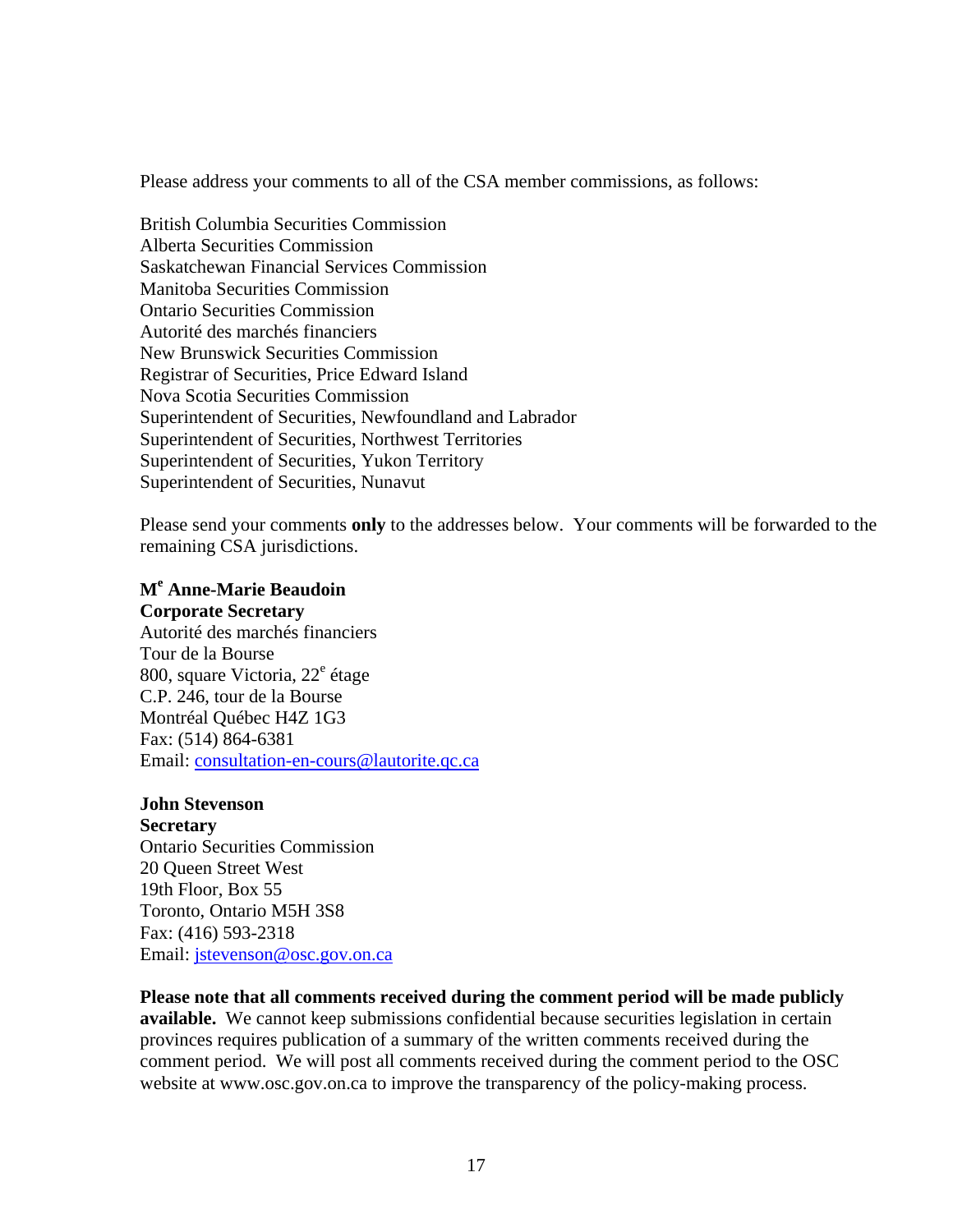#### **IX. Questions**

Please refer your questions to any of the following:

Maxime Paré Senior Legal Counsel Market Regulation Ontario Securities Commission (416) 593-3650 mpare@osc.gov.on.ca

Leslie Pearson Legal Counsel Market Regulation Ontario Securities Commission (416) 593-2362 lpearson@osc.gov.on.ca

Serge Boisvert Analyste en réglementation Direction de la supervision des OAR Autorité des marchés financiers (514) 395-0337 poste 4358 serge.boisvert@lautorite.qc.ca

Sarah Corrigall-Brown Senior Legal Counsel Capital Markets Regulation Division British Columbia Securities Commission (604) 899-6738 (direct) scorrigall-brown@bcsc.bc.ca

Jason Alcorn Legal Counsel, Regulatory Affairs New Brunswick Securities Commission (506) 643-7857 Jason.alcorn@nbsc-cvmnb.ca

Barbara Shourounis Director, Securities Division Saskatchewan Financial Services Commission (306) 787-5842 bshourounis@sfsc.gov.sk.ca

Alina Bazavan Data Analyst Market Regulation Ontario Securities Commission (416) 593-8082 abazavan@osc.gov.on.ca

Lorenz Berner Manager, Legal Market Regulation Alberta Securities Commission (403) 355-3889 lorenz.berner@asc.ca.

Mark Wang Manager, Policy and Exemptions Capital Markets Regulation Division British Columbia Securities Commission (604) 899-6658 mwang@bcsc.bc.ca

Paula White Senior Compliance Officer Manitoba Securities Commission (204) 945-5195 paula.white@gov.mb.ca

Shirley P. Lee Secretary to the Commission and Securities Analyst Nova Scotia Securities Commission (902) 424-5441 leesp@gov.ns.ca

Dean Murrison Deputy Director Saskatchewan Financial Services Commission (306) 787-5879 dmurrison@sfsc.gov.sk.ca